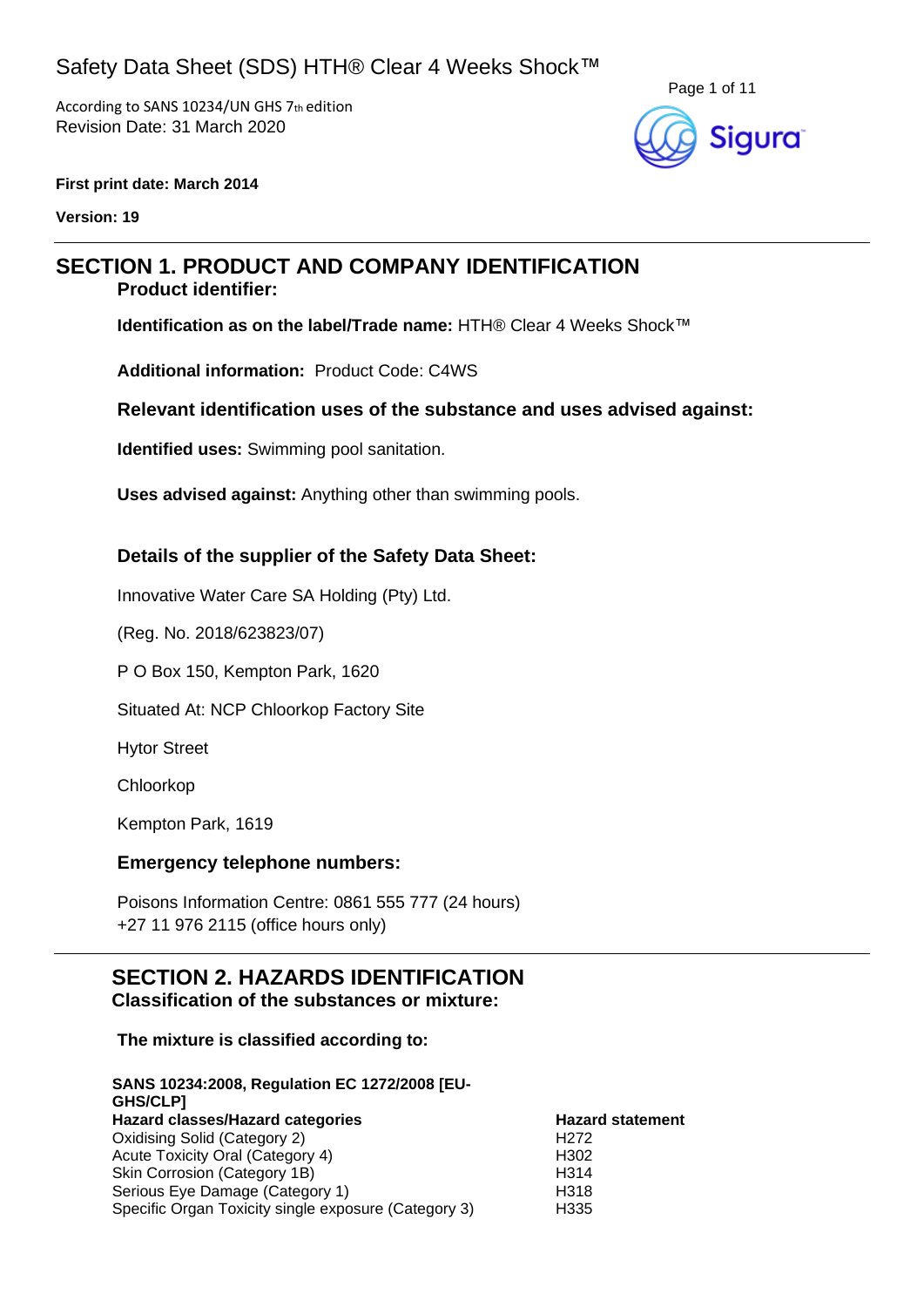According to SANS 10234/UN GHS 7th edition Revision Date: 31 March 2020



Aquatic Acute (Category 1) H400

For full text of H-Statements see section 16

### **The most important adverse effects:**

**The most important adverse physiochemical effects:** Oxidising solid.

**The most important adverse human health effects:** Causes serious skin corrosion and eye damage.

#### **Label elements:**

**Hazard pictograms:**



#### **Signal Words: DANGER**

**Hazard Statements:** H272 May intensify fire; oxidiser**.** H302 Harmful if swallowed. H314 Causes severe skin burns and eye damage. H335 May cause respiratory irritation. H400 Very toxic to aquatic life.

**Precautionary Statements:** P210 Keep away from heat, hot surfaces, sparks, open flames and other ignition sources. No smoking. P220 Keep/Store away from clothing/ combustible materials. P260 Do not breathe dust or fumes. P280 Wear eye protection. P264 Wash thoroughly after handling. P270 Do not eat, drink or smoke when using this product. P273 Avoid release to the environment. P370+P378 In case of fire: Use dry sodium carbonate for extinction. P301+P312 IF SWALLOWED: Call a POISON CENTER or doctor/ physician if you feel unwell. P301+P330+P331 IF SWALLOWED: Rinse mouth. Do NOT induce vomiting. P303+P361+P353 IF ON SKIN (or hair): Take off immediately all contaminated clothing. Rinse skin with water/shower. P363 Wash contaminated clothing before reuse. P304+P340 IF INHALED: Remove victim to fresh air and keep at rest in a position comfortable for breathing. P310 Immediately call a POISON CENTER or doctor/ physician. P305+P351+P338 IF IN EYES: Rinse cautiously with water for several minutes. Remove contact lenses, if present and easy to do. Continue rinsing. Immediately call a POISON CENTER or doctor/ physician. P391 Collect spillage.P403+P233 Store in a well-ventilated place. Keep container tightly closed. P405 Store locked up. P501 Dispose of contents/container in accordance with local/regional regulations.

**Special labelling of certain mixtures**: None known.

**Other hazards:** None known.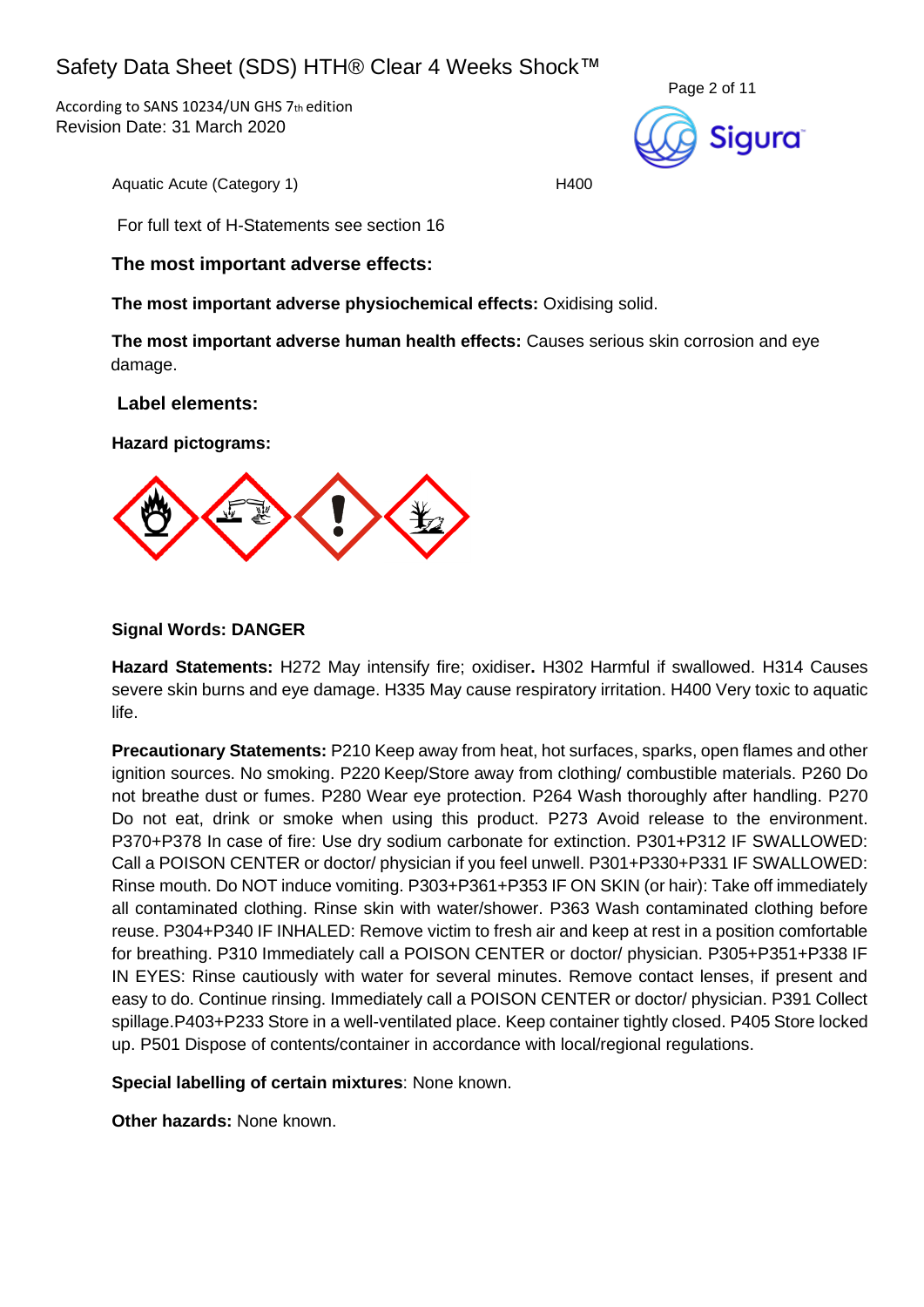According to SANS 10234/UN GHS 7th edition Revision Date: 31 March 2020



# **SECTION 3. COMPOSITION/INFORMATION ON INGREDIENTS**

**Substance/Mixture:** Mixture **Ingredients:**

| Substance name (IUPAC) | CAS-No.   | Concentration | Classification                             |
|------------------------|-----------|---------------|--------------------------------------------|
|                        | EC-No.    | % by weight   | EC1272/2008                                |
| Calcium hypochlorite   | 7778-54-3 | 60-70         | Oxidizing Solid (Category 2) H272. Acute   |
|                        | 231-908-7 |               | Toxicity (Category 4) H302. Skin Corrosive |
|                        |           |               | (Category 1B) H314. Aquatic Acute          |
|                        |           |               | (Category 1) H400.                         |
| Hydrated lime          | 1305-62-0 | 1-5           | Skin Irritation (Category 2) H315. Serious |
|                        | 215-137-3 |               | Eye Damage (Category 1) H318. STOT SE      |
|                        |           |               | (Category 3) H335.                         |

There are no additional ingredients present which, within the current knowledge of the supplier and in the concentrations applicable, are classified as hazardous to health or the environment and hence require reporting in this section.

Occupational exposure limits, if available listed in Section 8. For the full text of the H-Statements mentioned in this Section, see Section 16.

### **SECTION 4. FIRST AID MEASURES Description of first aid measures:**

**In case of inhalation:** If breathed in, move person into fresh air. If not breathing, give artificial respiration. In case of discomfort seek medical attention.

**In case of skin contact:** Wash off with soap and plenty of water for at least 15 minutes. In case of discomfort seek medical attention.

**In case of eye contact:** Flush eyes thoroughly with water for 15 minutes. Remove contact lenses after the initial 1-2 minutes and continue flushing. Seek medical attention immediately.

**In case of ingestion:** Do NOT induce vomiting. Never give anything by mouth to an unconscious person. Rinse mouth with water. Seek medical attention immediately.

### **Most important symptoms and effects, both acute and delayed:**

**Inhalation:** Corrosive. Extremely destructive to tissues of the mucous membranes and upper respiratory tract. Symptoms may include burning sensation, coughing, wheezing, laryngitis, and shortness of breath, headache, nausea and vomiting. Inhalation may be fatal as a result of spasm inflammation and edema of the larynx and bronchi, chemical pneumonitis and pulmonary edema.

**Ingestion:** Corrosive. Swallowing can cause severe burns of the mouth, throat, and stomach. Can cause sore throat, vomiting, diarrhoea.

**Skin Contact:** Corrosive. Symptoms of redness, pain, and severe burns can occur.

**Eye Contact:** Corrosive. Contact can cause blurred vision, redness, pain and severe tissue burns.

### **Indication of any immediate medical attention and special treatment needed:**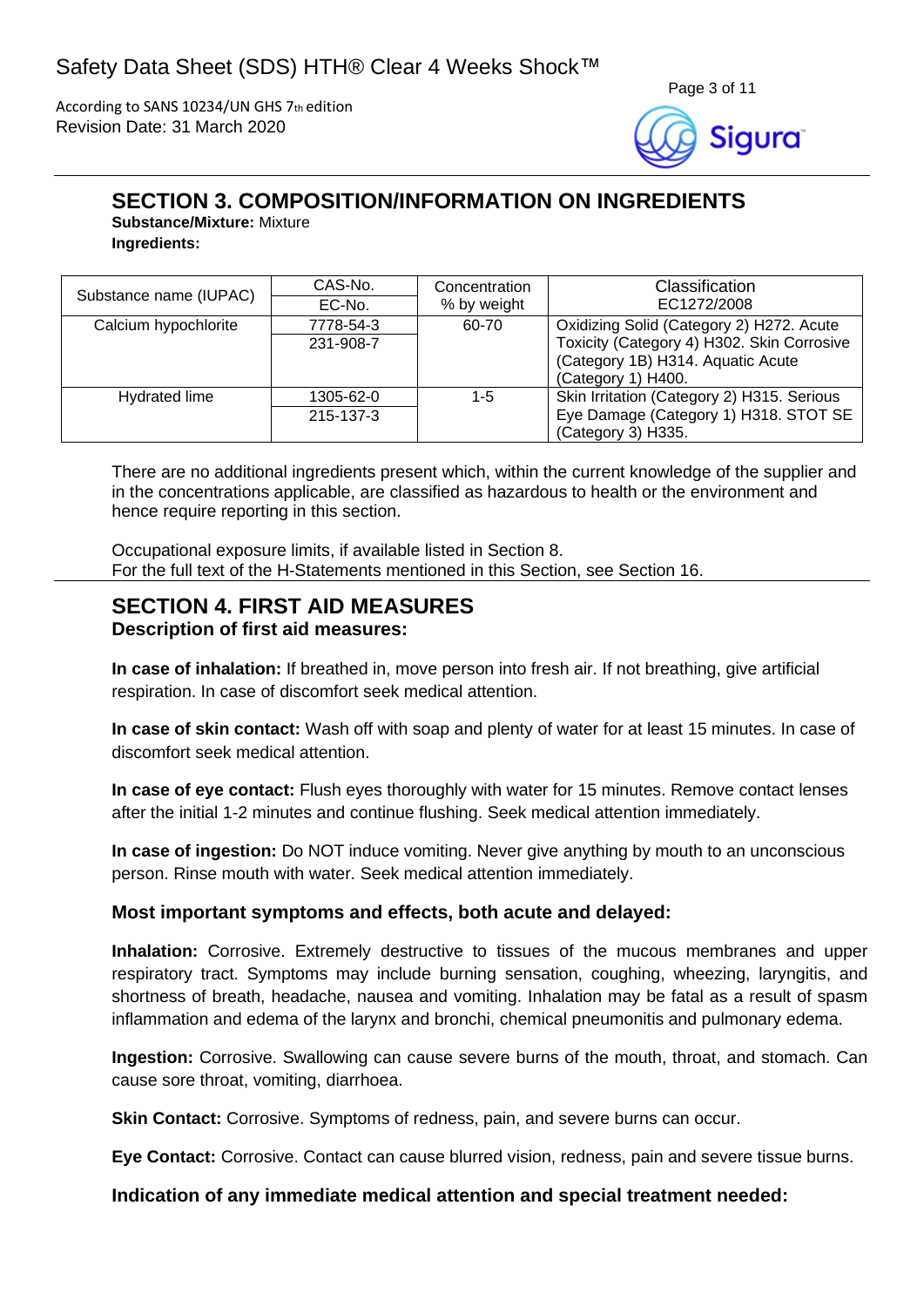According to SANS 10234/UN GHS 7th edition Revision Date: 31 March 2020



None known.

## **SECTION 5. FIREFIGHTING MEASURES Extinguisher media:**

**Suitable extinguisher media**: Use water spray, alcohol-resistant foam, dry chemical or carbon dioxide Prevent contamination of drains or waterways.

**Unsuitable extinguishing media:** None known.

### **Special hazards arising from the mixture:**

Sealed containers may rupture when heated. An explosion can occur if either a carbon tetrachloride or a dry ammonium compound fire extinguisher is used to extinguish a fire involving calcium hypochlorite.

### **Advice for fire-fighters:**

Evacuate area and contact emergency services. Toxic gases may be evolved in a fire situation. Remain upwind and notify those downwind of hazard. Wear full protective equipment including Self Contained Breathing Apparatus (SCBA) when combating fire.

## **SECTION 6. ACCIDENTAL RELEASE MEASURES**

**Personal precautions, protective equipment and emergency procedures:**

**For non-emergency personnel:** Isolate area. Keep unnecessary and unprotected personnel from entering the area. Avoid inhalation, and contact with skin. Refer to Section 7, Handling, for additional precautionary measures. Use appropriate safety equipment. For additional information, refer to Section 8, Exposure Controls and Personal Protection.

**For emergency responders**: Remove all sources of ignition. Keep water away from spilled material.

### **Environmental precautions:**

Prevent from entering into soil, ditches, sewers, waterways and/or groundwater.

### **Methods for containment and cleaning up:**

**For small spills:** Contain spilled material if possible. Sweep and shovel, collect with an electrically protected vacuum cleaner or by wet-brushing and place in container according to local regulations. Do not flush with water. Collect in suitable and properly labelled containers.

**For large spills:** Dike area to contain spill. Sweep and shovel, collect with an electrically protected vacuum cleaner or by wet-brushing and place in container according to local regulations. Do not flush with water. Collect in suitable and properly labelled containers.

### **Reference to other sections:**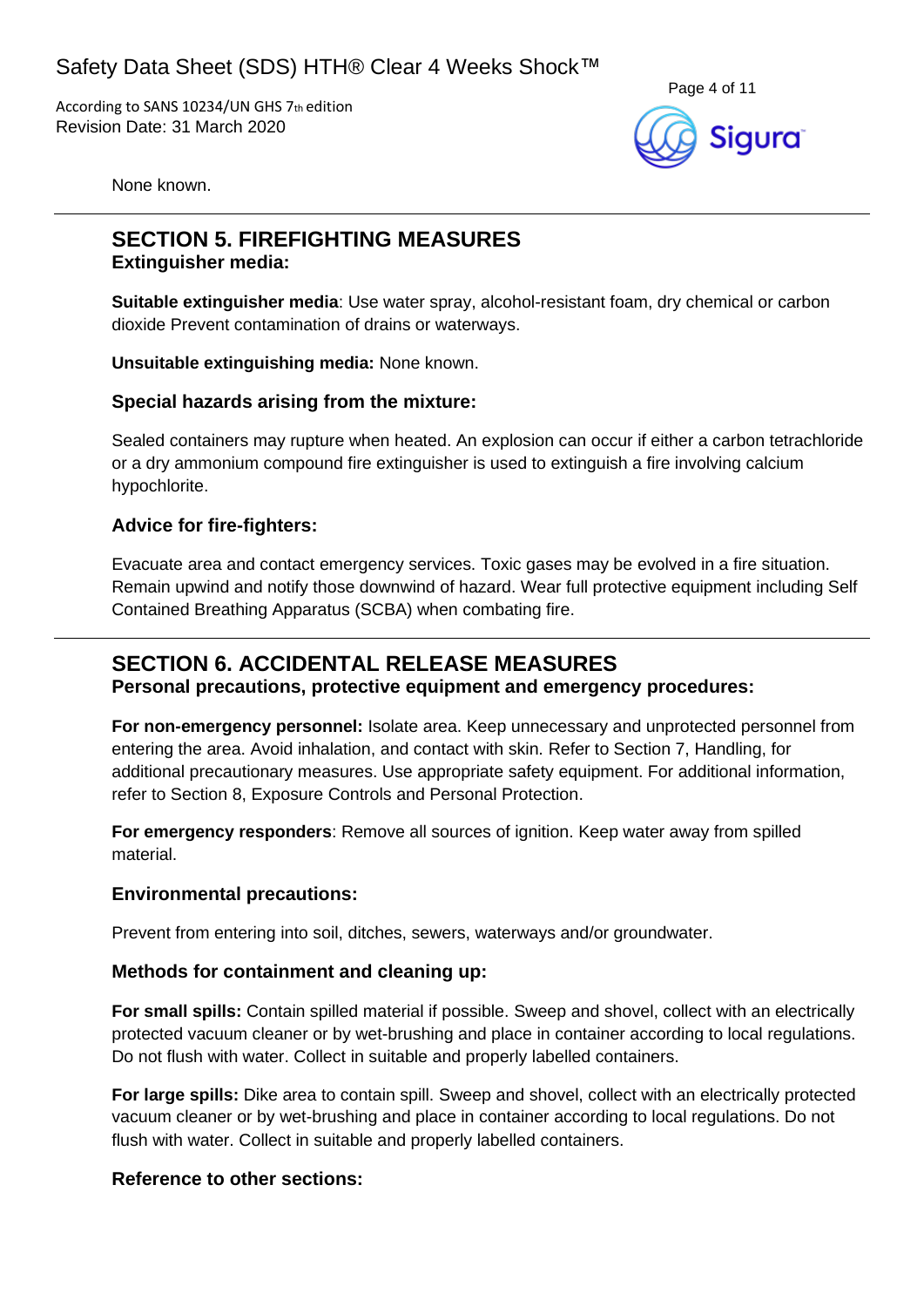According to SANS 10234/UN GHS 7th edition Revision Date: 31 March 2020



See section 7 for information on safe handling.

See section 8 for information on personal protection equipment.

See section 13 for information on disposal.

### **Additional information:**

None known.

## **SECTION 7. HANDLING AND STORAGE Precautions for safe handling:**

**Protective measures:** Observe directions on label and instructions for use. Avoid contact with skin and eyes. Avoid formation of dust and aerosols. Provide appropriate exhaust ventilation at places where dust is formed.

**Advice on general occupational hygiene:** Do not smoke. Do not eat drink or smoke when handling this product.

### **Conditions for safe storage, including incompatibilities:**

Store in a cool place. Keep container tightly closed in a dry and well ventilated place. Never allow product to get into contact with water during storage. Do not store near other pool treatment products, acids, organic materials, nitrogen-containing compounds, dry powder fire extinguishers (containing mono-ammonium phosphate), oxidizers, all corrosive liquids, flammable or combustible materials, etc.

### **Specific end uses:**

Use only as directed.

**Shelf Life Limitations:** Do not store product where the average daily temperature exceeds 35°C / 95°F. Storage above this temperature may result in rapid decomposition, evolution of chlorine gas and heat sufficient to ignite combustible products. Shelf life (that is, the period of time before the product goes below stated label strength) is determined by storage time and temperatures. Store in cool, dry and well ventilated area. Prolonged storage at elevated temperatures will significantly shorten the shelf life. Storage in a climate controlled storage area or building is recommended in those areas where extremes of high temperature occur.

## **SECTION 8. EXPOSURE CONTROLS/PERSONAL PROTECTION Control parameters:**

**Occupational exposure limits:** No data available.

**Biological exposure indices (BEI):** No data available.

**Additional exposure limits under the conditions of use:** No data available.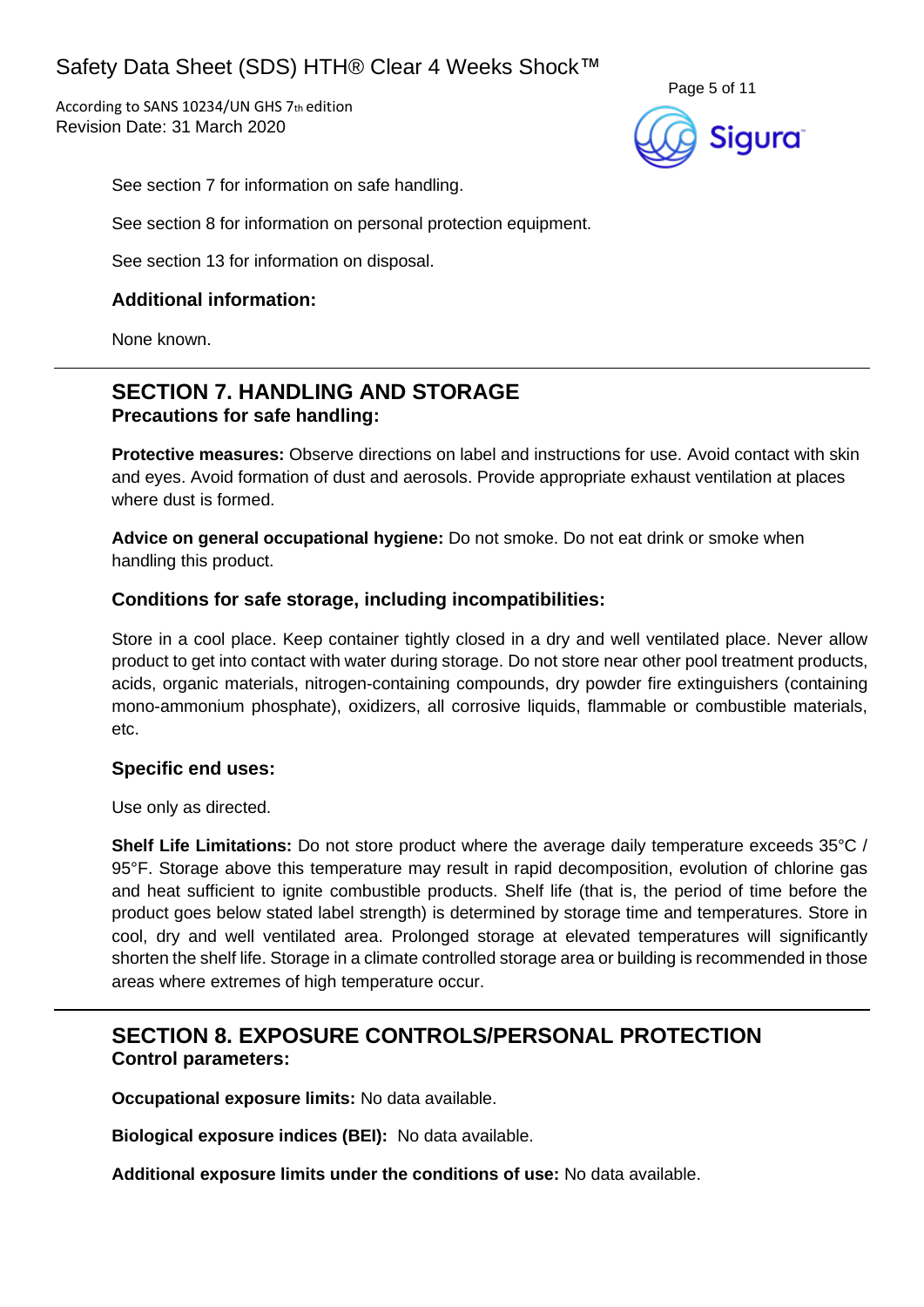According to SANS 10234/UN GHS 7th edition Revision Date: 31 March 2020

![](_page_5_Picture_2.jpeg)

### **Exposure control:**

**Appropriate engineering controls**: Avoid inhalation. Use in well ventilated areas. Where an inhalation risk exists, mechanical extraction ventilation is recommended. Maintain dust levels below the recommended exposure standard.

#### **Individual protection measures, such as personal protective equipment:**

**Eye/face protection:** Use safety glasses. If there is a potential for exposure to particles which could cause eye discomfort, wear chemical goggles.

**Hand protection:** Use chemical resistant gloves. Examples of preferred glove barrier materials include: Butyl rubber, Neoprene, Nitrile/butadiene rubber, Polyethylene, Ethyl vinyl alcohol laminate, polyvinyl alcohol, Polyvinyl chloride.

**Body protection:** Not necessary under normal use.

**Respiratory protection:** At high dust levels, if discomfort is experienced, use an approved airpurifying respirator. Respiratory protection should be worn when there is a potential to exceed the exposure limit requirements or guidelines.

**Environmental exposure controls:** None required.

### **SECTION 9. PHYSICAL AND CHEMICAL PROPERTIES Information on basic physical and chemical properties**

**Appearance (form):** Granules.

**Colour:** White or grey-white.

**Odour:** Chlorine odour.

**Odour threshold:** Not known.

**pH (14.6 g/L) :** 12.36

**Melting point/range (°C):** Decomposes above 177°C (350°F), releasing oxygen.

**Boiling point/range (<sup>o</sup>C):** Not known.

**Flash point (<sup>o</sup>C):** Not known.

**Evaporation rate:** Not known.

**Flammability (solid, gas):** Not known.

**Ignition temperature (°C):** Not known.

**Upper/lower flammability/explosive limits:** Not known.

**Vapour pressure (20oC):** Not known.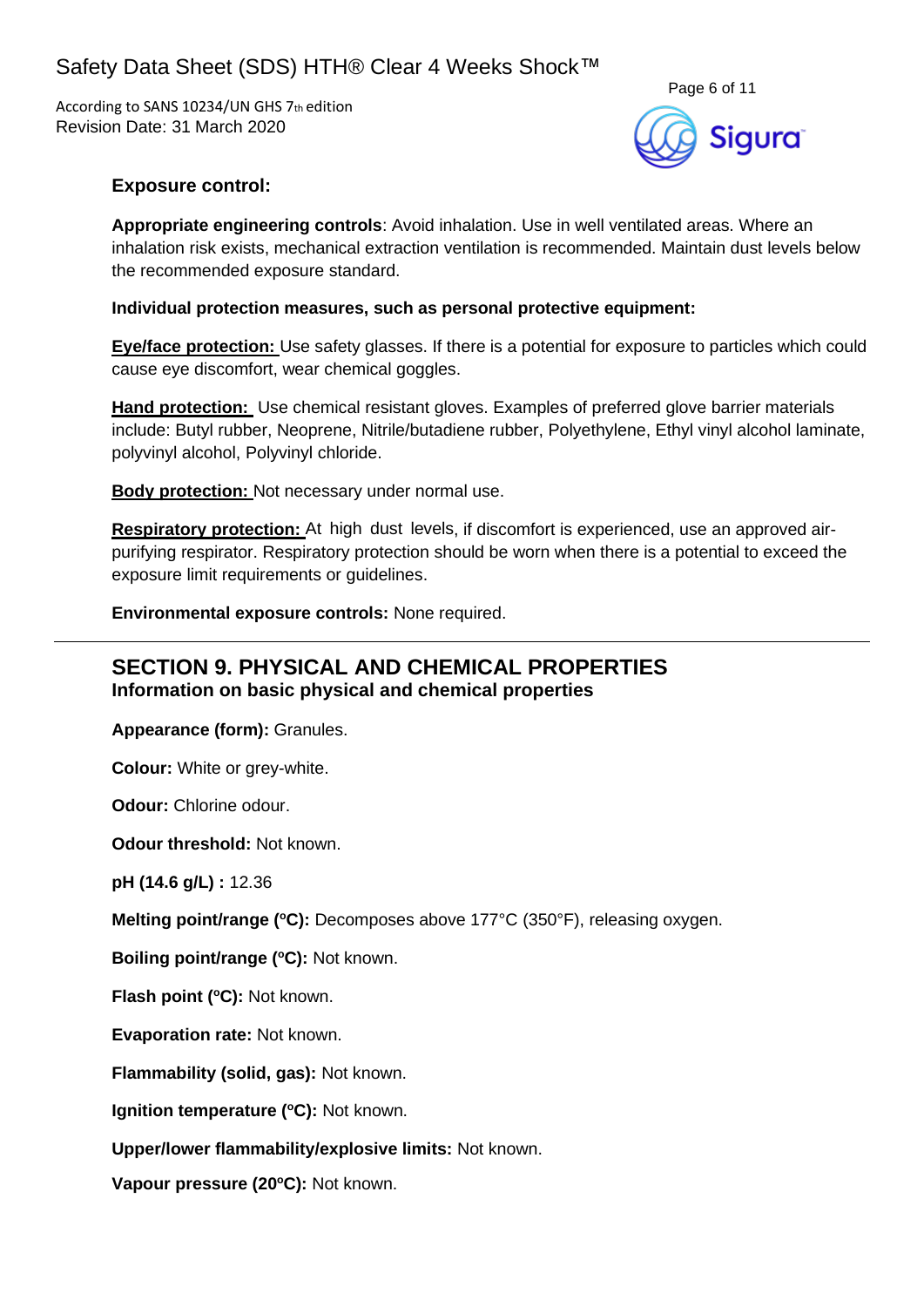According to SANS 10234/UN GHS 7th edition Revision Date: 31 March 2020

![](_page_6_Picture_2.jpeg)

**Vapour density:** 6.9

**Relative density (25 <sup>o</sup>C):** Not known.

**Water solubility (g/l) at 20<sup>o</sup>C:** Soluble.

**n-Octanol/ Water partition coefficient:** Not known.

**Auto-ignition temperature:** Not known.

**Decomposition temperature:** 170 – 180 °C

**Viscosity, dynamic (mPa s):** Not known.

**Physical hazards:**

Oxidiser.

**Other information:**

**Volatiles by volume @ 21°C (70°F):** 0 %

**Fat solubility (solvent-oil to be specified):** Not known.

**Bulk density:** Not known.

**Dissociation constant in water (p Ka):** Not known.

**Oxidation-reduction potential:** Not known.

## **SECTION 10. STABILITY AND REACTIVITY Reactivity:**

Product is not sensitive to mechanical shock or impact.

### **Chemical stability:**

Stable under recommended conditions of storage. Product will not undergo hazardous polymerization.

#### **Possibility of hazardous reactions:**

Hazardous polymerization is not expected to occur.

#### **Conditions to avoid:**

Do not store next to heat source, in direct sunlight, or elevated storage temperature. Do not store where the daily average temperature exceeds 35°C / 95°F. Prevent ingress of humidity and moisture into container or package. Always close the lid.

#### **Incompatible materials:**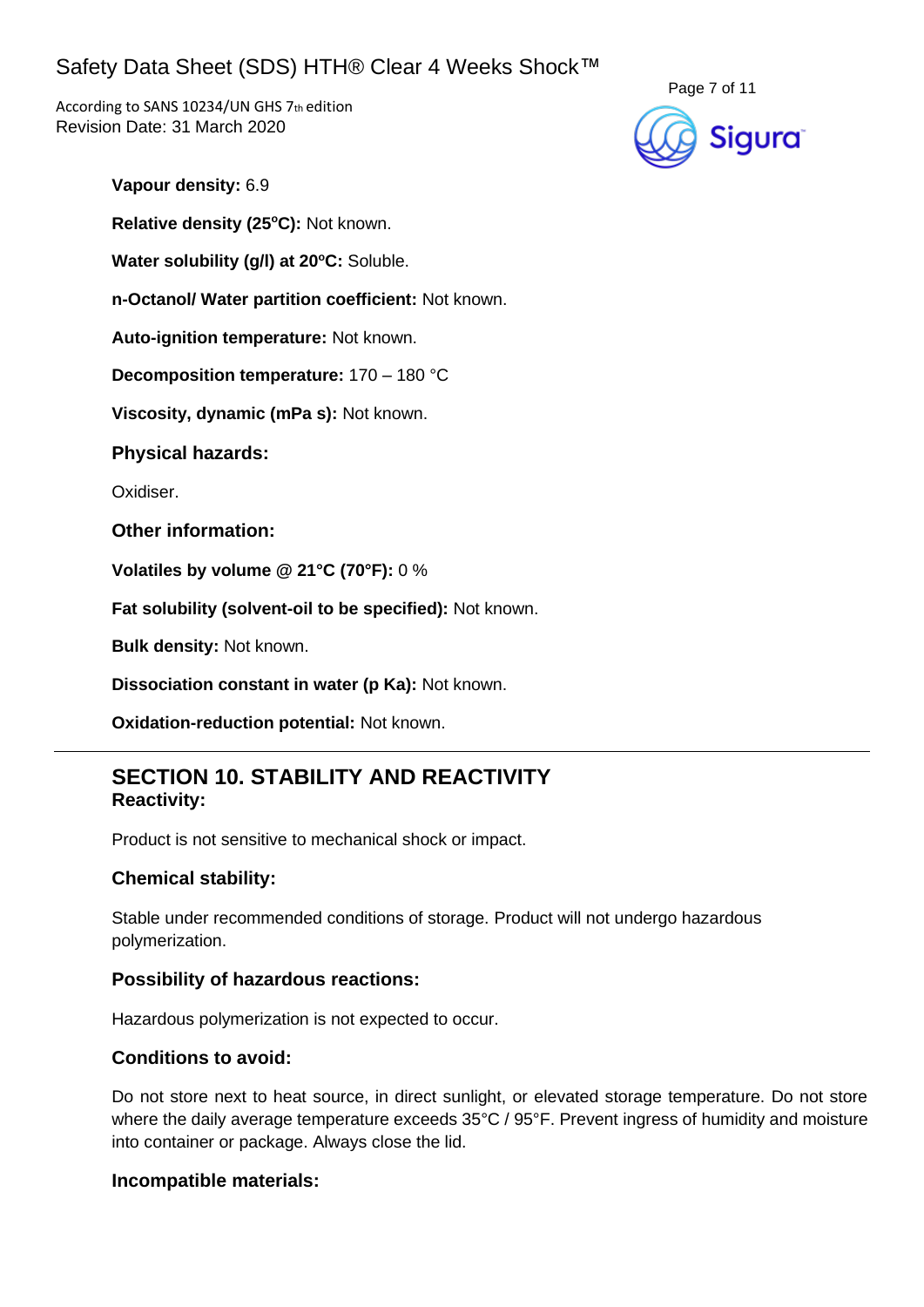According to SANS 10234/UN GHS 7th edition Revision Date: 31 March 2020

![](_page_7_Picture_2.jpeg)

If subjected to excessive temperatures, the product may undergo rapid decomposition, evolution of chlorine gas, and heat sufficient to ignite combustible substances. If product is exposed to small amounts of water, it can react violently to produce heat and toxic gasses and spatter.

If subjected to excessive temperatures, the product may undergo rapid decomposition, evolution of chlorine gas, and heat sufficient to ignite combustible substances. If product is exposed to small amounts of water, it can react violently to produce heat and toxic gasses and spatter.

#### **Hazardous decomposition products:**

Chlorine.

### **SECTION 11. TOXICOLOGICAL INFORMATION Toxicokinetics, metabolism and distribution:**

**Non-human toxicological data:** No data available.

**Method:** No data available.

**Dosage:** No data available.

**Routes of administration:** No data available.

**Results:** No data available.

**Absorption:** No data available.

**Distribution:** No data available.

**Metabolism:** No data available.

**Excretion:** No data available.

### **Information on toxicological effects:**

**Acute toxicity: Calcium hypochlorite: LD<sub>50</sub> Oral for rat 850 mg/kg.** 

**Skin corrosion/irritation:** No data available.

**Serious eye damage/irritation:** No data available**.**

**Respiratory or skin sensitization:** No data available.

**Germ cell mutagenicity:** No data available.

**Carcinogenicity: Calcium hypochlorite:** IARC category 3.

**Reproductive toxicity:** No data available.

**STOT-single exposure:** No data available.

**STOT-repeated exposure:** No data available.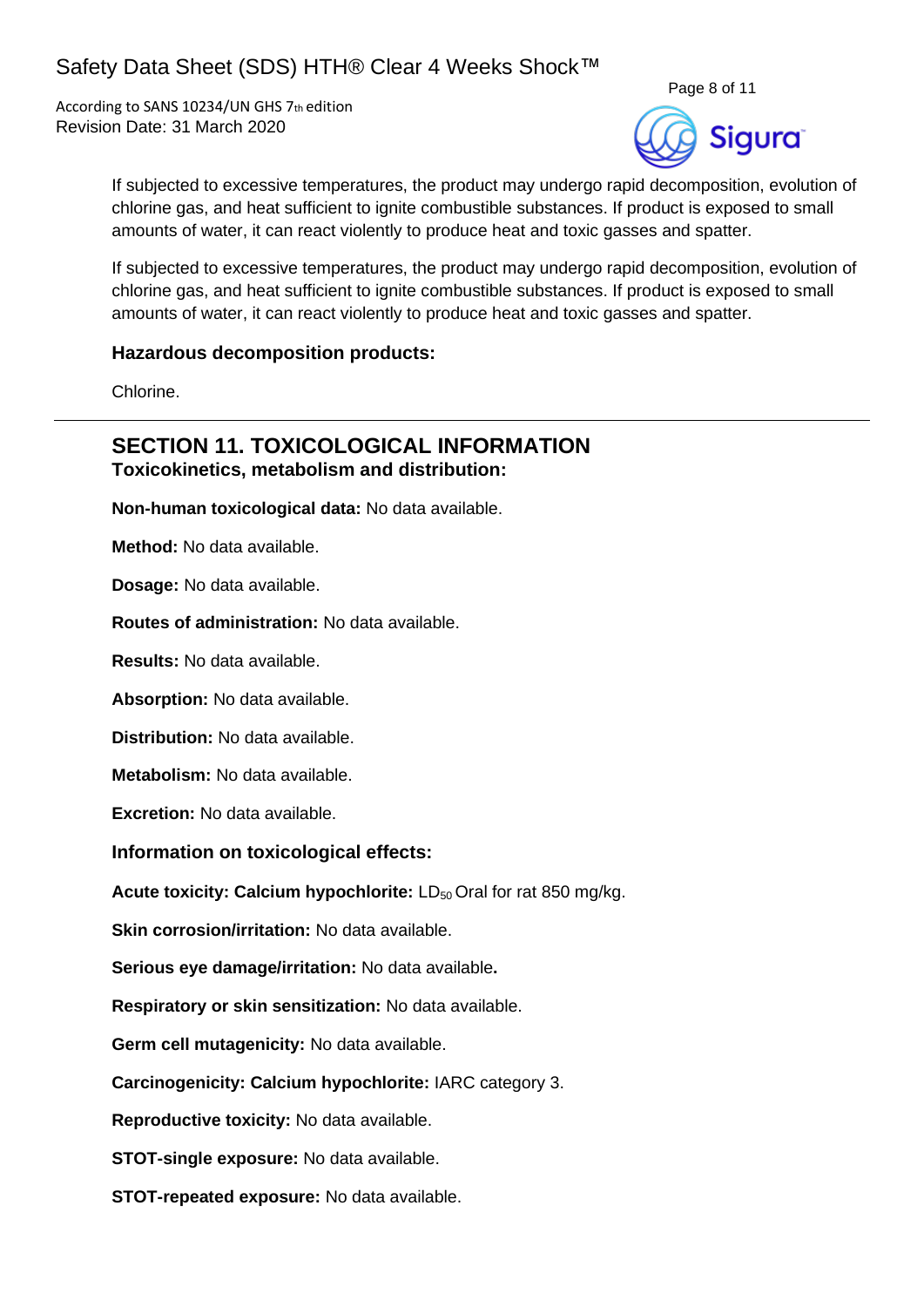According to SANS 10234/UN GHS 7th edition Revision Date: 31 March 2020

![](_page_8_Picture_2.jpeg)

**Aspiration hazard:** No data available.

## **SECTION 12. ECOLOGICAL INFORMATION Toxicity:**

No data available.

#### **Persistence and degradability:**

No data available.

#### **Bioaccumulative potential:**

No data available.

### **Mobility in soil**

No data available.

#### **Results of PBT& vPvB assessment:**

No data available.

#### **Other adverse effects:**

No data available.

## **SECTION 13. DISPOSAL CONSIDERATIONS Waste treatment methods:**

Dispose of in accordance with municipal, provincial and national regulations.

### **Product/ packaging disposal:**

Recycle where possible.

# **SECTION 14. TRANSPORT INFORMATION**

|                                | <b>Land transport</b><br>(ADR/RID) | Sea transport<br>(IMDG) | Air transport<br>(ICAO/IATA) |
|--------------------------------|------------------------------------|-------------------------|------------------------------|
| <b>UN-Number</b>               | 1748                               | 1748                    | 1748                         |
| <b>UN Proper shipping</b>      | <b>CALCIUM</b>                     | <b>CALCIUM</b>          | <b>CALCIUM</b>               |
| name:                          | HYPOCHLORITE,                      | HYPOCHLORITE,           | HYPOCHLORITE,                |
|                                | <b>DRY</b>                         | <b>DRY</b>              | <b>DRY</b>                   |
| <b>Transport hazard class:</b> | 5.1                                | 5.1                     | 5.1                          |
| Packaging group:               |                                    |                         |                              |
| <b>Marine pollutant:</b>       | Yes                                | Yes                     | Yes                          |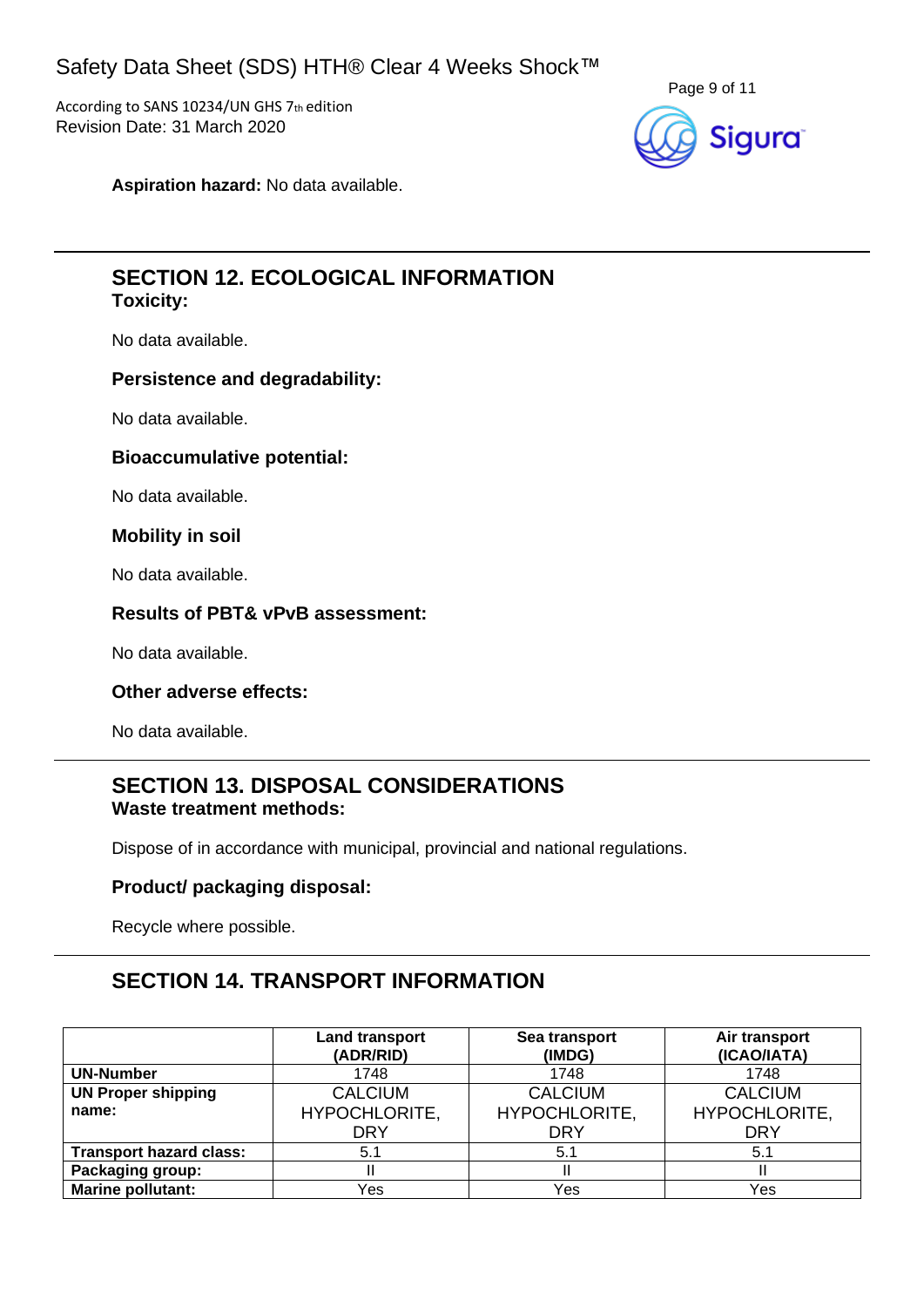According to SANS 10234/UN GHS 7th edition Revision Date: 31 March 2020

![](_page_9_Picture_3.jpeg)

| <b>Special precautions for</b><br>user:                                                      |  |  |
|----------------------------------------------------------------------------------------------|--|--|
| <b>Transport in bulk</b><br>according to MARPOL<br>73/78 Annex II and the<br><b>IBC</b> code |  |  |

# **SECTION 15. REGULATORY INFORMATION**

### **Safety, health and environmental regulations/legislation for the mixture:**

**Relevant information regarding authorization:** Occupational Health and Safety Act 1993 Regulation for Hazardous Chemical Substances.

**Relevant information regarding restrictions:** None known.

**EU regulations:** Regulation EC 1272/2008 [EU-GHS/CLP]

**Other National regulations:** None.

**Chemical Safety Assessment carried out?** No.

## **SECTION 16. OTHER INFORMATION Indication of changes:**

GHS aligned.

2020/03/31 – Company logo changed to Sigura; Details of the supplier of SDS changed to reflect new entity name.

### **Relevant classification and H statements (number and full text):**

STOT SE (Category 3): Specific Target Organ Toxicity single exposure (Category 3)

Aquatic Acute (Category 1): Hazardous to the Aquatic Environment Acute 1

H272 May intensify fire; oxidiser. H302 Harmful if swallowed. H314 Causes severe skin burns and eye damage. H315 Causes skin irritation. H318 Causes serious eye damage. H319 Causes serious eye irritation. H335 May cause respiratory irritation. H400 Very toxic to aquatic life.

### **Training instructions:**

Use as instructed.

### **Further information:**

This information is based upon the present state of our knowledge. This SDS has been compiled and is solely intended for this product.

### **Notice to readers:**